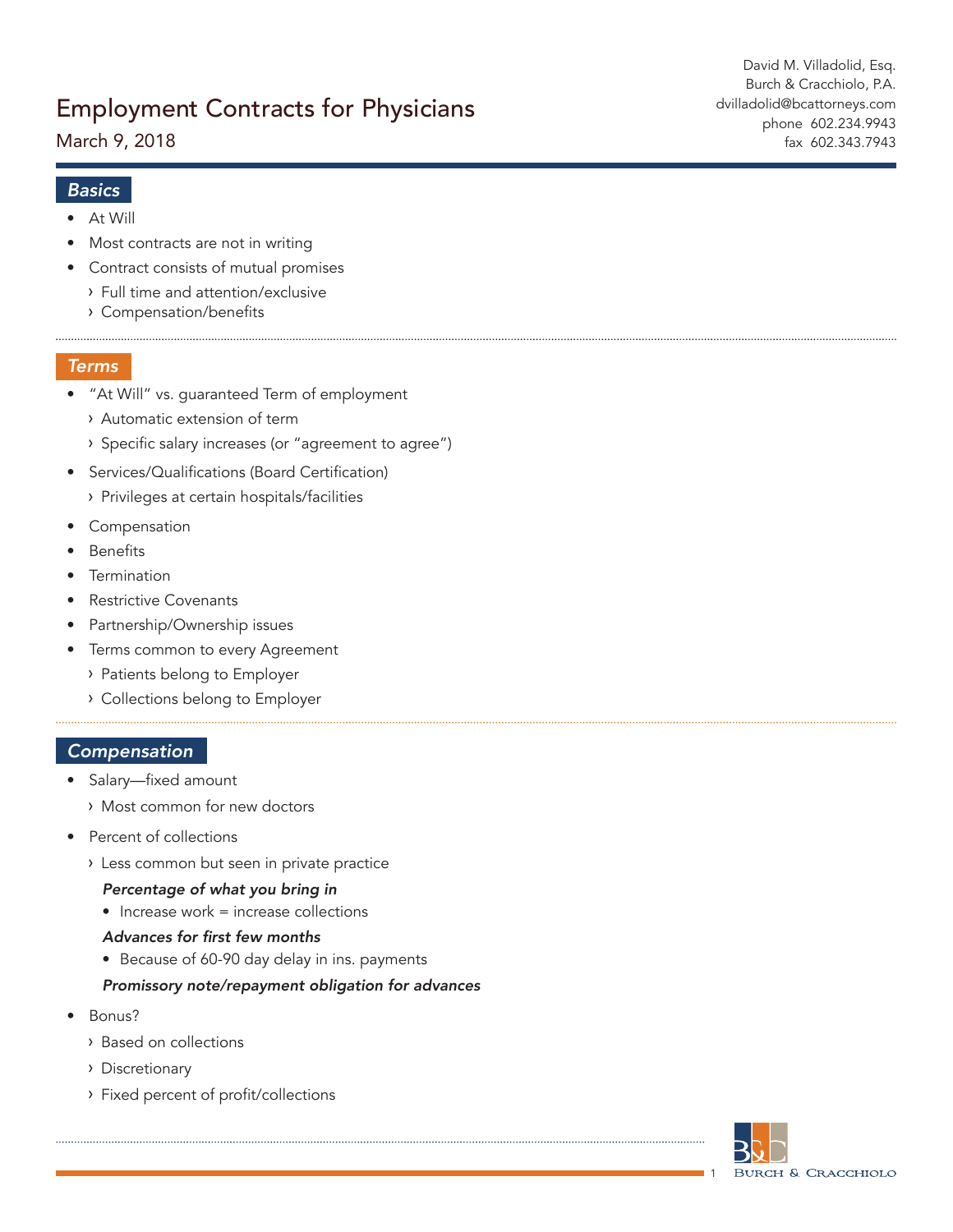March 9, 2018

David M. Villadolid, Esq. Burch & Cracchiolo, P.A. dvilladolid@bcattorneys.com phone 602.234.9943 fax 602.343.7943

# Benefits

- Medical/health insurance
- Dental/vision insurance
- Long-term/short-term disability
- Vacation/Personal Time Off (PTO)
- Malpractice Insurance
	- Who provides/ Who pays?
		- Norm: Employer pays during course of employment
	- > Insurance Coverage during employment
		- Occurrence vs. claims made

#### *Occurrence*

- Mainly hospitals
- Qualifying event must occur during coverage period

#### *Claims Made*

- Mainly private practice
- Insurance must be active at time claim is made Tail insurance Employer may take money out from last paycheck to cover
- > Insurance Coverage after employment

#### *Occurrence*

• Coverage already in effect

#### *Claims Made*

- Need to obtain Tail Insurance
- Employer may take money out from last paycheck to cover
- Expense reimbursement
	- Smartphone
	- Automobile/mileage
	- Entertainment
	- Continuing Medical Education

## *Termination*

- "At Will" -- termination w/o reason, w/o cause, w/o notice
- Most contracts generally for an initial term of 2-3 years
	- Renegotiate?
	- Automatic renewal?
- "For Cause"
	- definition of "cause" is critical—objective criteria preferred
	- Objective criteria
		- Conviction of felony

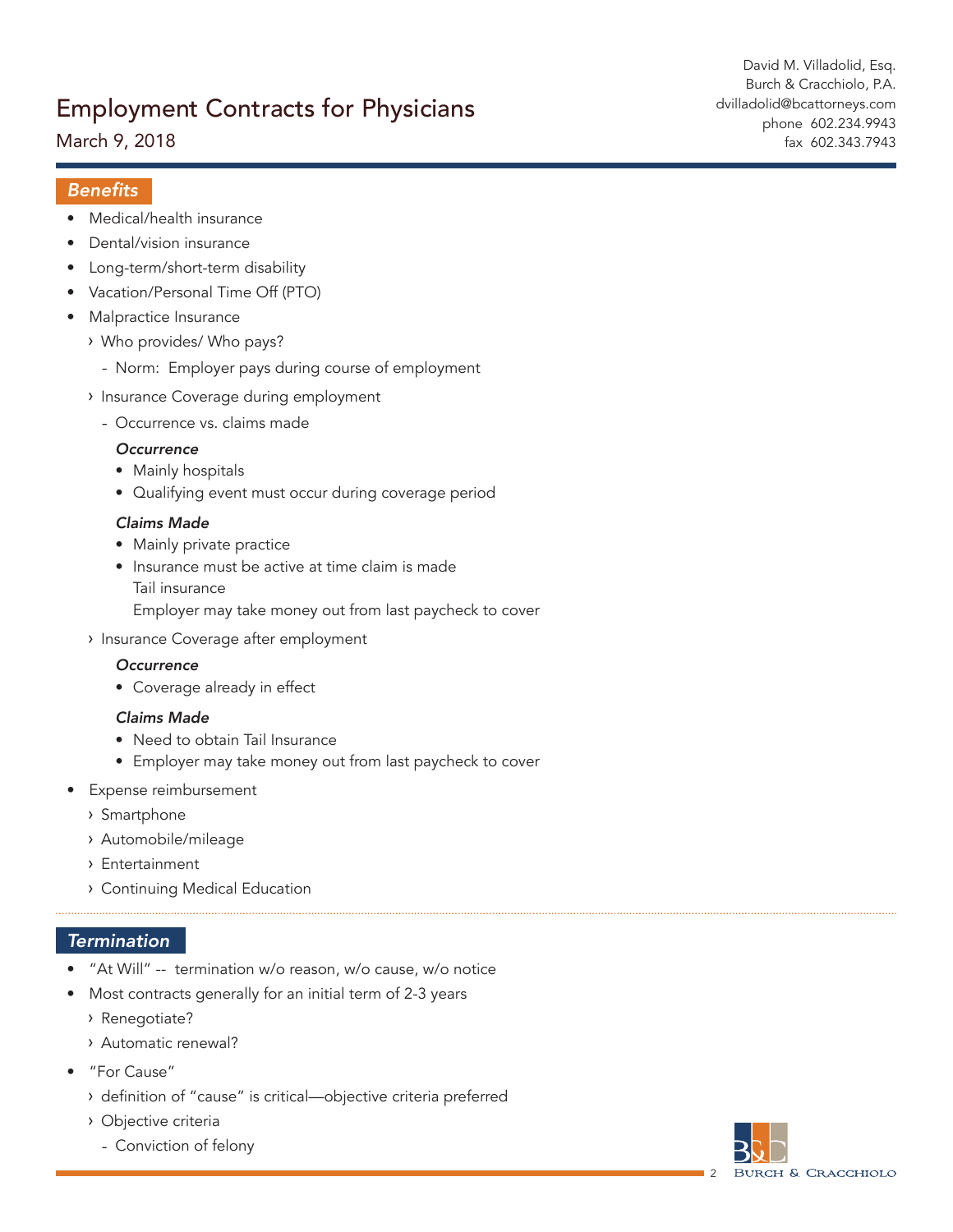# March 9, 2018

David M. Villadolid, Esq. Burch & Cracchiolo, P.A. dvilladolid@bcattorneys.com phone 602.234.9943 fax 602.343.7943

- Conviction for theft/fraud/embezzlement
- Loss of license
- Loss of insurance
- Loss of privileges
- Repeated/public abuse of drugs or alcohol
- Falsification of resume, prior education/employment
- Subjective criteria
	- Harassment/abuse of employees
	- Failure to comply with rules/policies
	- Insubordination
	- Other conduct
	- If possible, require written notice and an opportunity to cure
- Payment of Wages on Termination
	- > Salary must be paid through last date of employment
	- **If Compensation based on Collections** 
		- Remember that collections may continue after termination date
		- Continue payment on collections for services performed up to termination date
		- Consider reduction of percentage of collections
			- Example: First month: 100%, Second Month: 75%, Third Month: 50%, Fourth Month: 0
		- offset for cost of processing and pursuing collections
	- Payment of "wages" governed by AZ statutes
- Continuing Cooperation in Billing/Collection
- Surrender of Personal Property

## *Restrictive Covenants*

- Covenants Not to Compete
	- Must be reasonable in scope, time, and geography
		- "practice of medicine" = too broad and contrary to public policy
			- Should be limited to actual practice area
		- $-$  "six months" = good quideline
		- "State of Arizona" = generally disfavored
	- "Blue Pencil Rule"
		- Refers to the Court's ability to modify restrictive covenants to make them reasonable and enforceable.
		- In Arizona, Court cannot create new language.
		- A judge can only cross out complete sentences.
- Non-Solicitation or Anti-Piracy Agreements
	- Protects employees and patients of the practice/hospital
	- Generally enforceable